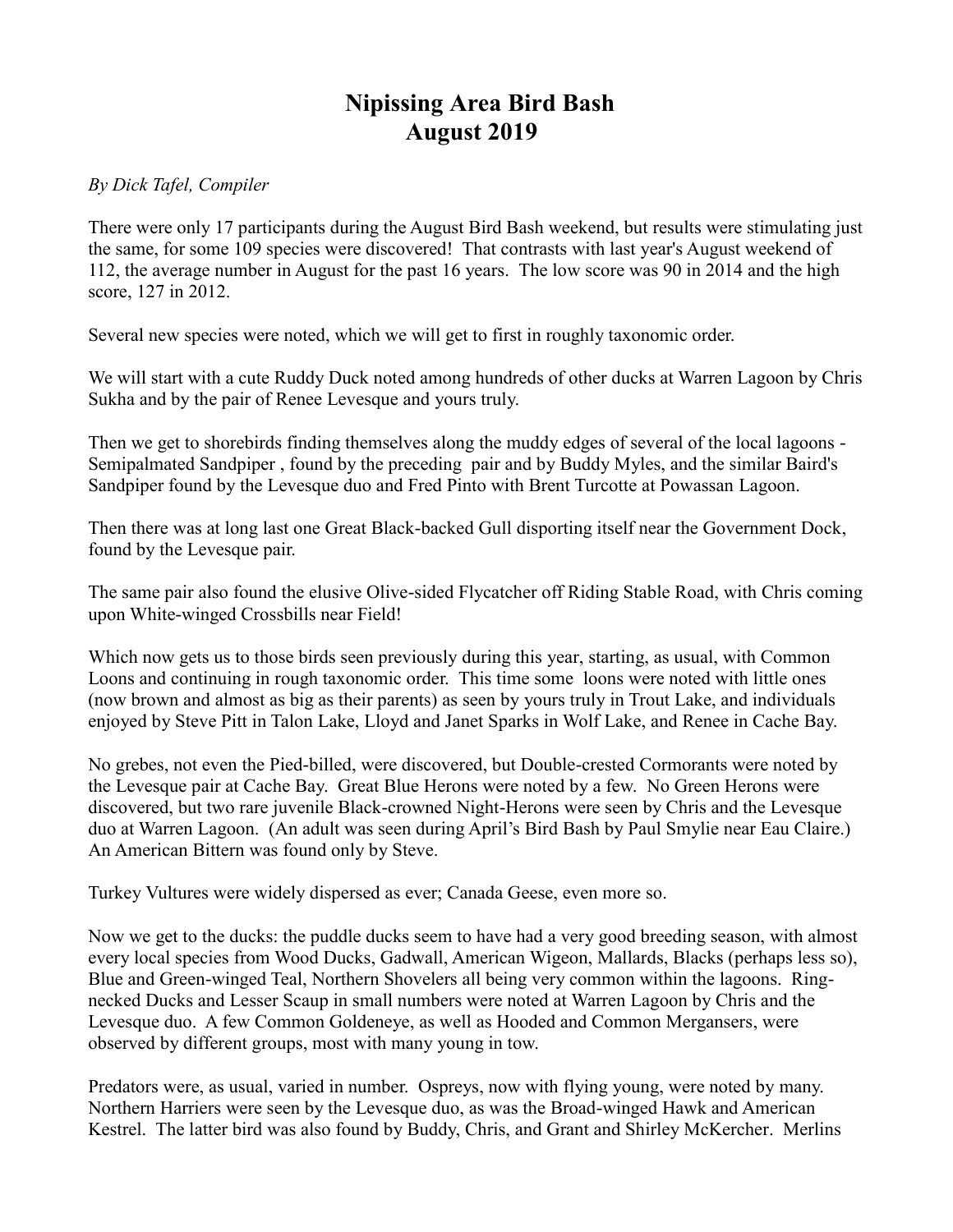were discovered only by Gary and Connie Sturge. No one, it seems, saw a Bald Eagle during this Bird Bash.

Ruffed Grouse were located by the Sparks, and Wild Turkey were spotted by Brent from Fred's car while Fred was avoiding other cars. Sandhill Cranes have become more numerous, noted by the Levesque duo, Chris, Steve, Buddy, the Sturges, and the McKerchers.

Now we get into the year's previously seen shorebirds. Buddy saw both Greater and Lesser Yellowlegs, as well as Least Sandpipers, as did the Levesque pair, who also saw Killdeer, Solitary and Spotted Sandpipers. The Spotted Sandpiper was also noted by David Rooke and by the McKerchers, and the Killdeer by Chris and the Sturges.

Ring-billed Gulls were very common place, but the Herring Gull was identified only by a few, including Buddy, David and the Levesque pair. Caspian and Common Terns were fairly common within Cache Bay.

Rock Pigeons were, as always, very common, but Mourning Doves, though quite widespread, much less so.

Common Nighthawks were watched about 8:00 p.m. by Chris, Greg Jaski, and the Levesque duo.

Ruby-throated Hummingbirds were numerous at most feeders.

Belted Kingfishers were spotted by the McKerchers, Chris, and the Levesque pair.

Yellow-bellied Sapsuckers, Northern Flickers, and Hairy Woodpeckers were fairly commonplace, but Downys were noted only by Peter and Pam Handley and by the Levesque group. The latter also saw Pileated Woodpeckers, as did the Sparks and the Pinto pair.

As to flycatchers, the Eastern Wood-Pewee was spotted solely by the McKerchers, along with the Eastern Kingbird, the latter also noted by Buddy, the Levesque duo, and Chris. The latter three also saw the Least Flycatcher, while David and Chris watched a Great Crested Flycatcher. The Eastern Phoebe was fairly widely observed.

Four vireo species were noted. All of them, including the Blue-headed, Philadelphia and Warbling, were on the Levesque duo list. The Blue-headed was on Chris's list. As usual, many birders heard or saw the Red-eyed.

Tree and Barn Swallows were the only swallows noted, both by the Levesque duo and the Sturges; the Barn was also noted by Chris.

The Black-capped Chickadee was, as always, noted by most observers. The Red-breasted Nuthatch remained widely dispersed, but the White-breasted was not discovered. The Brown Creeper was observed solely by the Levesque duo. The Winter Wren was noted solely by Chris who also found the Ruby-crowned Kinglet, as did the Levesque pair.

As to thrushes, the Eastern Bluebird was enjoyed by the McKerchers, and the Veery was noted by the Pinto pair, Chris, and David who also found the Wood Thrush. American Robins were, as usual, very widely noted. Where were the Swainson Thrushes which were not noted last month either?